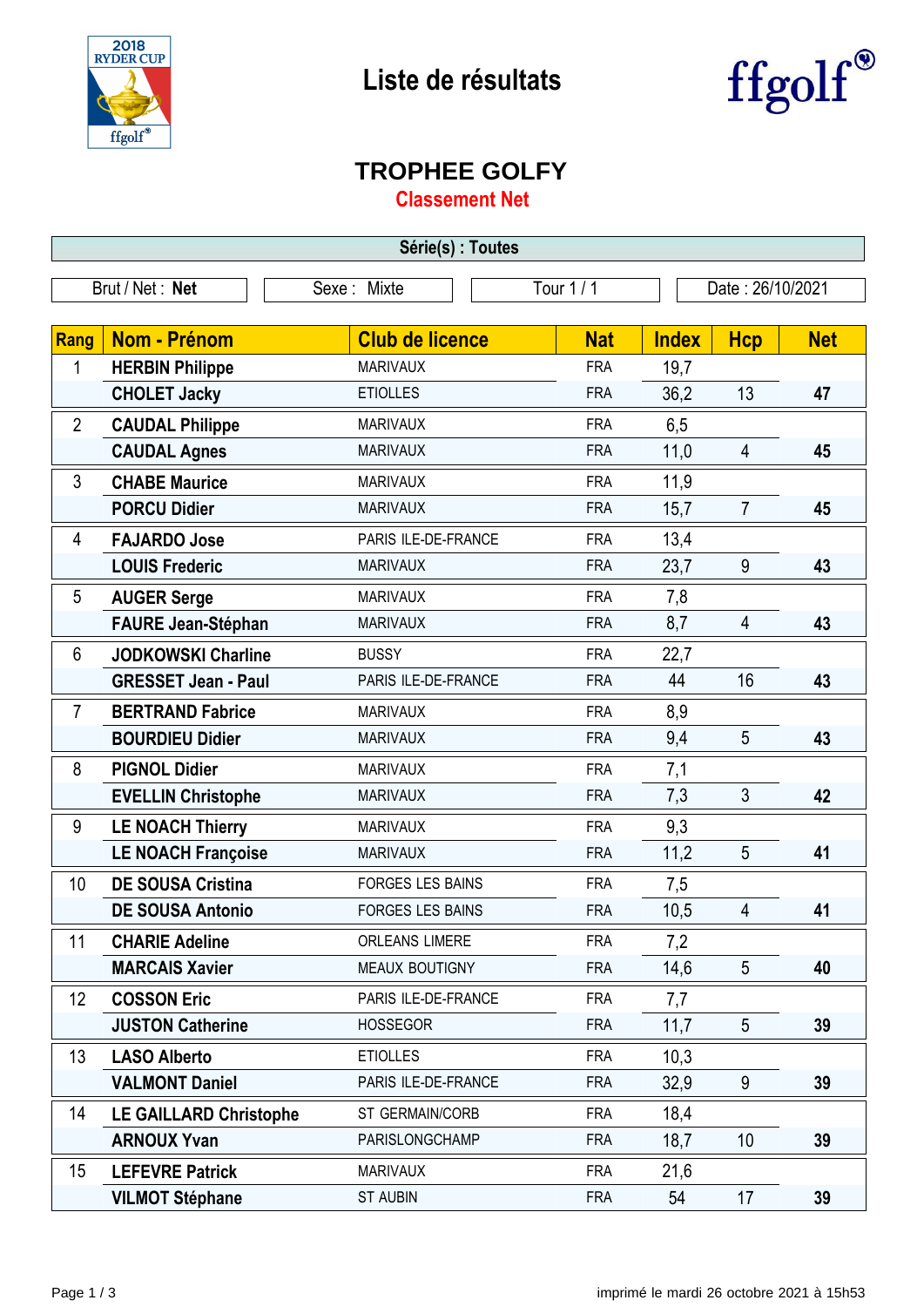| Rang | Nom - Prénom                      | <b>Club de licence</b>   | <b>Nat</b> | <b>Index</b> | <b>Hcp</b> | <b>Net</b> |
|------|-----------------------------------|--------------------------|------------|--------------|------------|------------|
| 16   | <b>HAMMARSTRAND Jan</b>           | <b>MARIVAUX</b>          | <b>FRA</b> | 15,5         |            |            |
|      | <b>PHAN François/Trong-Ha</b>     | <b>MARIVAUX</b>          | <b>FRA</b> | 16,8         | 9          | 38         |
| 17   | <b>GILCART Jean Charles</b>       | <b>FORGES LES BAINS</b>  | <b>FRA</b> | 20,7         |            |            |
|      | <b>GILCART Karine</b>             | <b>FORGES LES BAINS</b>  | <b>FRA</b> | 28,9         | 12         | 38         |
| 18   | <b>THOREL Philippe</b>            | <b>COUDRAY MONTCEAUX</b> | <b>FRA</b> | 17,4         |            |            |
|      | <b>THOREL Isabelle</b>            | COUDRAY MONTCEAUX        | <b>FRA</b> | 36,7         | 13         | 37         |
| 19   | <b>DELPOIO Marie-Thérèse</b>      | <b>OZOIR</b>             | <b>FRA</b> | 20,5         |            |            |
|      | <b>DELPOIO Robert</b>             | <b>OZOIR</b>             | <b>FRA</b> | 21,6         | 11         | 37         |
| 20   | <b>MORIN Catherine</b>            | <b>MARIVAUX</b>          | <b>FRA</b> | 15,8         |            |            |
|      | <b>BISCARRAT Laurent</b>          | <b>MARIVAUX</b>          | <b>FRA</b> | 20,2         | 9          | 35         |
| 21   | <b>IZQUIERDO Gerard</b>           | <b>MARIVAUX</b>          | <b>FRA</b> | 23,7         |            |            |
|      | <b>KOLSKI Daniel</b>              | <b>MARIVAUX</b>          | <b>FRA</b> | 24,3         | 13         | 35         |
| 22   | <b>GHEZ Max</b>                   | <b>MARIVAUX</b>          | <b>FRA</b> | 17,7         |            |            |
|      | <b>PAGNARD-JOURDAN Françoise</b>  | <b>MARIVAUX</b>          | <b>FRA</b> | 19,3         | 10         | 35         |
| 23   | <b>BERTAU Jean-Claude</b>         | AGB                      | <b>FRA</b> | 31,9         |            |            |
|      | <b>MORIN Pierre</b>               | <b>MARIVAUX</b>          | <b>FRA</b> | 33,6         | 18         | 35         |
| 24   | <b>WATSON Matthew</b>             | CH. AUGERVILLE           | <b>FRA</b> | 23,4         |            |            |
|      | <b>JULIARD Jean-Louis</b>         | PARIS ILE-DE-FRANCE      | <b>FRA</b> | 27,8         | 14         | 35         |
| 25   | <b>ESCOURROU Roland</b>           | <b>MARIVAUX</b>          | <b>FRA</b> | 19,2         |            |            |
|      | <b>ESCOURROU Brigitte</b>         | <b>MARIVAUX</b>          | <b>FRA</b> | 21,6         | 11         | 34         |
| 26   | <b>LIMBOURG Michel</b>            | <b>BELLE ILE</b>         | <b>FRA</b> | 23,7         |            |            |
|      | <b>DELPOIO Raymond</b>            | PARIS ILE-DE-FRANCE      | <b>FRA</b> | 24,3         | 13         | 34         |
| 27   | <b>BELHOMME Christian</b>         | PARIS ILE-DE-FRANCE      | <b>FRA</b> | 28,1         |            |            |
|      | <b>BOUDET - DALBIN Anne Marie</b> | MASSY                    | <b>FRA</b> | 30,2         | 16         | 34         |
| 28   | <b>PELLE Frederic</b>             | <b>FORTERESSE</b>        | <b>FRA</b> | 19,0         |            |            |
|      | <b>DUCLAUD Olivier</b>            | <b>FORTERESSE</b>        | <b>FRA</b> | 38           | 14         | 33         |
| 29   | <b>BURNIER Marc</b>               | <b>MARIVAUX</b>          | <b>FRA</b> | 15,3         |            |            |
|      | <b>GUERIN Philippe</b>            | <b>MARIVAUX</b>          | <b>FRA</b> | 19,2         | 9          | 33         |
| 30   | <b>GARCIA CEGARRA Carmelo</b>     | <b>LEGOLFNATIONAL</b>    | <b>FRA</b> | 15,1         |            |            |
|      | <b>DELBERGUE Ghislaine</b>        | <b>CSMP</b>              | <b>FRA</b> | 18,0         | 8          | 33         |
| 31   | <b>GLICENSTEIN Claudine</b>       | <b>MARIVAUX</b>          | <b>FRA</b> | 23,4         |            |            |
|      | <b>BOIZIAU Isabelle</b>           | <b>MARIVAUX</b>          | <b>FRA</b> | 28,3         | 13         | 33         |
| 32   | <b>COURTOIS Josette</b>           | <b>MARIVAUX</b>          | <b>FRA</b> | 18,4         |            |            |
|      | <b>KERLAN Denis</b>               | ST GERMAIN/CORB          | <b>FRA</b> | 20,9         | 10         | 32         |
| 33   | <b>STEFFEN Marc</b>               | <b>MARIVAUX</b>          | <b>FRA</b> | 24,3         |            |            |
|      | <b>LOCHE Jean Louis</b>           | <b>MARIVAUX</b>          | <b>FRA</b> | 27,7         | 14         | 32         |
| 34   | <b>COURTOIS Jean-Louis</b>        | PARIS ILE-DE-FRANCE      | <b>FRA</b> | 20,8         |            |            |
|      | <b>DEBUT Eric</b>                 | <b>MARIVAUX</b>          | <b>FRA</b> | 23,6         | 12         | 30         |
| 35   | <b>JASMIN Lydia</b>               | <b>TREMBLAY PARC</b>     | <b>FRA</b> | 21,4         |            |            |
|      | <b>HENAFF Catherine</b>           | LE GRAND CLUB            | <b>FRA</b> | 31,7         | 13         | 30         |